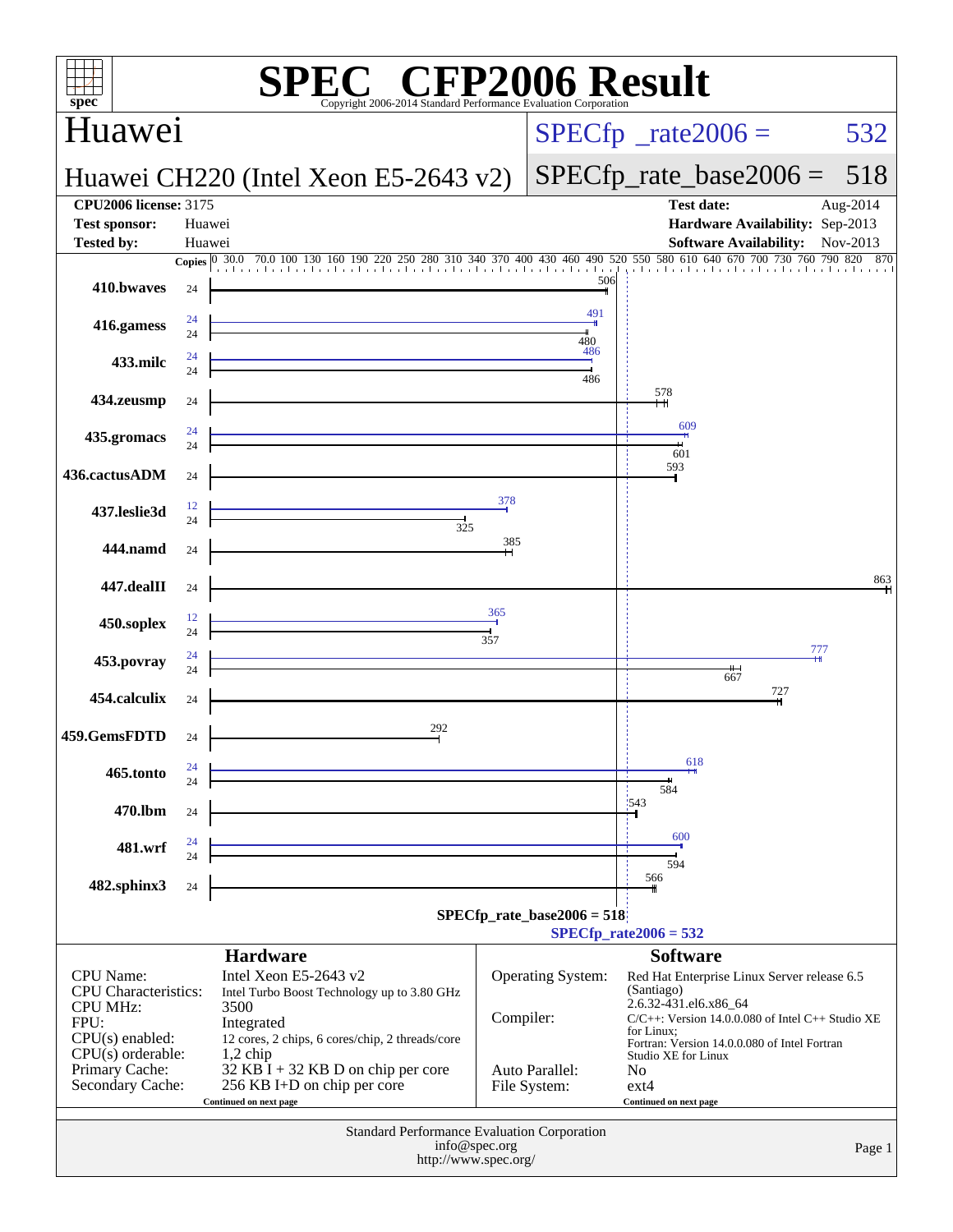

## Huawei

#### $SPECTp_rate2006 = 532$

Huawei CH220 (Intel Xeon E5-2643 v2)

### [SPECfp\\_rate\\_base2006 =](http://www.spec.org/auto/cpu2006/Docs/result-fields.html#SPECfpratebase2006) 518

**[CPU2006 license:](http://www.spec.org/auto/cpu2006/Docs/result-fields.html#CPU2006license)** 3175 **[Test date:](http://www.spec.org/auto/cpu2006/Docs/result-fields.html#Testdate)** Aug-2014 **[Test sponsor:](http://www.spec.org/auto/cpu2006/Docs/result-fields.html#Testsponsor)** Huawei **[Hardware Availability:](http://www.spec.org/auto/cpu2006/Docs/result-fields.html#HardwareAvailability)** Sep-2013 **[Tested by:](http://www.spec.org/auto/cpu2006/Docs/result-fields.html#Testedby)** Huawei **[Software Availability:](http://www.spec.org/auto/cpu2006/Docs/result-fields.html#SoftwareAvailability)** Nov-2013 [L3 Cache:](http://www.spec.org/auto/cpu2006/Docs/result-fields.html#L3Cache) 25 MB I+D on chip per chip<br>Other Cache: None [Other Cache:](http://www.spec.org/auto/cpu2006/Docs/result-fields.html#OtherCache) [Memory:](http://www.spec.org/auto/cpu2006/Docs/result-fields.html#Memory) 256 GB (16 x 16 GB 2Rx4 PC3-14900R-13, ECC) [Disk Subsystem:](http://www.spec.org/auto/cpu2006/Docs/result-fields.html#DiskSubsystem) 1 X 300 GB SAS 10000 RPM [Other Hardware:](http://www.spec.org/auto/cpu2006/Docs/result-fields.html#OtherHardware) None [System State:](http://www.spec.org/auto/cpu2006/Docs/result-fields.html#SystemState) Run level 3 (multi-user)<br>Base Pointers: 32/64-bit [Base Pointers:](http://www.spec.org/auto/cpu2006/Docs/result-fields.html#BasePointers) [Peak Pointers:](http://www.spec.org/auto/cpu2006/Docs/result-fields.html#PeakPointers) 32/64-bit [Other Software:](http://www.spec.org/auto/cpu2006/Docs/result-fields.html#OtherSoftware) None

| <b>Results Table</b> |               |                |       |                                                                                                          |       |                |            |               |                |              |                |              |                |              |
|----------------------|---------------|----------------|-------|----------------------------------------------------------------------------------------------------------|-------|----------------|------------|---------------|----------------|--------------|----------------|--------------|----------------|--------------|
|                      | <b>Base</b>   |                |       |                                                                                                          |       | <b>Peak</b>    |            |               |                |              |                |              |                |              |
| <b>Benchmark</b>     | <b>Copies</b> | <b>Seconds</b> | Ratio | <b>Seconds</b>                                                                                           | Ratio | <b>Seconds</b> | Ratio      | <b>Copies</b> | <b>Seconds</b> | <b>Ratio</b> | <b>Seconds</b> | <b>Ratio</b> | <b>Seconds</b> | <b>Ratio</b> |
| 410.bwayes           | 24            | 644            | 506   | 647                                                                                                      | 504   | 645            | <b>506</b> | 24            | 644            | 506          | 647            | 504          | 645            | 506          |
| 416.gamess           | 24            | 978            | 480   | 982                                                                                                      | 479   | 977            | 481        | 24            | 961            | 489          | 957            | 491          | 954            | 492          |
| $433$ .milc          | 24            | 453            | 486   | 453                                                                                                      | 486   | 454            | 485        | 24            | 453            | 486          | 453            | 486          | 453            | 486          |
| 434.zeusmp           | 24            | 375            | 582   | 378                                                                                                      | 578   | 384            | 569        | 24            | 375            | 582          | 378            | 578          | 384            | 569          |
| 435.gromacs          | 24            | 287            | 597   | 285                                                                                                      | 601   | 285            | 601        | 24            | 284            | 604          | 282            | 609          | 282            | 609          |
| 436.cactusADM        | 24            | 484            | 593   | 484                                                                                                      | 592   | 482            | 595        | 24            | 484            | 593          | 484            | 592          | 482            | 595          |
| 437.leslie3d         | 24            | 697            | 324   | 694                                                                                                      | 325   | 695            | <u>325</u> | 12            | 298            | 378          | 298            | 378          | 299            | 377          |
| 444.namd             | 24            | 512            | 376   | 500                                                                                                      | 385   | 500            | 385        | 24            | 512            | 376          | 500            | 385          | 500            | 385          |
| 447.dealII           | 24            | 319            | 861   | 317                                                                                                      | 867   | 318            | 863        | 24            | 319            | 861          | 317            | 867          | 318            | 863          |
| $450$ .soplex        | 24            | 561            | 357   | 560                                                                                                      | 357   | 562            | 356        | 12            | 275            | 364          | 274            | 365          | 274            | 366          |
| $453$ .povray        | 24            | 192            | 667   | 189                                                                                                      | 676   | 193            | 663        | 24            | 164            | 779          | 164            | 777          | 166            | 771          |
| 454.calculix         | 24            | 272            | 728   | 274                                                                                                      | 723   | 272            | <u>727</u> | 24            | 272            | 728          | 274            | 723          | 272            | $727$        |
| 459.GemsFDTD         | 24            | 874            | 291   | 873                                                                                                      | 292   | 872            | <b>292</b> | 24            | 874            | 291          | 873            | 292          | 872            | 292          |
| $465$ .tonto         | 24            | 405            | 583   | 402                                                                                                      | 588   | 404            | <u>584</u> | 24            | 381            | 619          | 382            | 618          | 387            | 610          |
| 470.1bm              | 24            | 608            | 542   | 606                                                                                                      | 544   | 607            | <u>543</u> | 24            | 608            | 542          | 606            | 544          | 607            | 543          |
| 481.wrf              | 24            | 451            | 594   | 451                                                                                                      | 594   | 452            | 593        | 24            | 447            | 600          | 447            | 599          | 446            | 601          |
| 482.sphinx3          | 24            | 830            | 564   | 824                                                                                                      | 568   | 827            | <b>566</b> | 24            | 830            | 564          | 824            | 568          | 827            | 566          |
|                      |               |                |       | Results appear in the order in which they were run. Bold underlined text indicates a median measurement. |       |                |            |               |                |              |                |              |                |              |

#### **[Submit Notes](http://www.spec.org/auto/cpu2006/Docs/result-fields.html#SubmitNotes)**

 The numactl mechanism was used to bind copies to processors. The config file option 'submit' was used to generate numactl commands to bind each copy to a specific processor. For details, please see the config file.

#### **[Operating System Notes](http://www.spec.org/auto/cpu2006/Docs/result-fields.html#OperatingSystemNotes)**

Stack size set to unlimited using "ulimit -s unlimited"

#### **[Platform Notes](http://www.spec.org/auto/cpu2006/Docs/result-fields.html#PlatformNotes)**

 Sysinfo program /spec14/config/sysinfo.rev6818 \$Rev: 6818 \$ \$Date:: 2012-07-17 #\$ e86d102572650a6e4d596a3cee98f191 running on localhost.localdomain Wed Aug 27 23:35:21 2014

Continued on next page

Standard Performance Evaluation Corporation [info@spec.org](mailto:info@spec.org) <http://www.spec.org/>

Page 2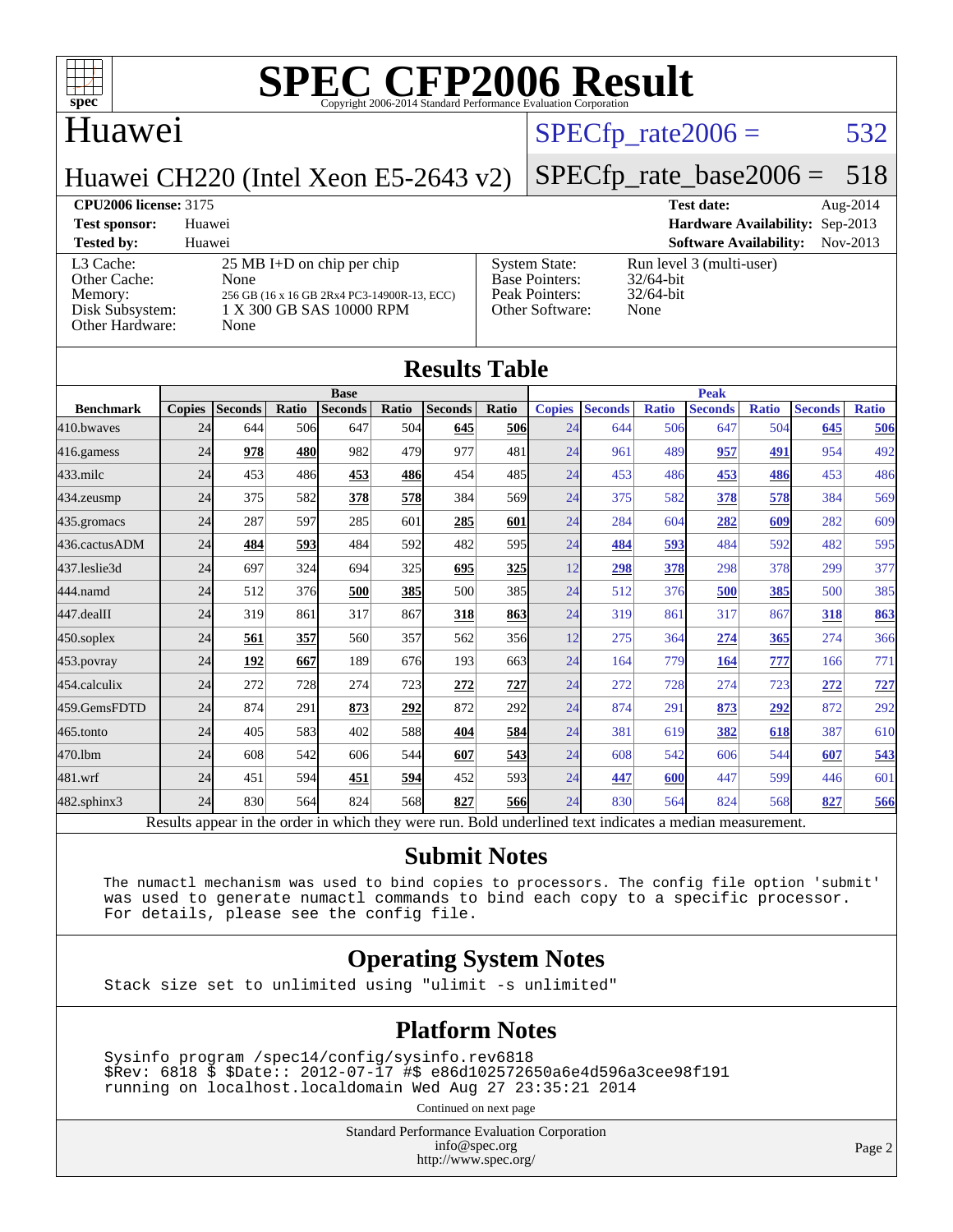

#### Huawei

 $SPECTp\_rate2006 = 532$ 

[SPECfp\\_rate\\_base2006 =](http://www.spec.org/auto/cpu2006/Docs/result-fields.html#SPECfpratebase2006) 518

#### Huawei CH220 (Intel Xeon E5-2643 v2)

**[CPU2006 license:](http://www.spec.org/auto/cpu2006/Docs/result-fields.html#CPU2006license)** 3175 **[Test date:](http://www.spec.org/auto/cpu2006/Docs/result-fields.html#Testdate)** Aug-2014 **[Test sponsor:](http://www.spec.org/auto/cpu2006/Docs/result-fields.html#Testsponsor)** Huawei **[Hardware Availability:](http://www.spec.org/auto/cpu2006/Docs/result-fields.html#HardwareAvailability)** Sep-2013 **[Tested by:](http://www.spec.org/auto/cpu2006/Docs/result-fields.html#Testedby)** Huawei **[Software Availability:](http://www.spec.org/auto/cpu2006/Docs/result-fields.html#SoftwareAvailability)** Nov-2013

#### **[Platform Notes \(Continued\)](http://www.spec.org/auto/cpu2006/Docs/result-fields.html#PlatformNotes)**

Standard Performance Evaluation Corporation This section contains SUT (System Under Test) info as seen by some common utilities. To remove or add to this section, see: <http://www.spec.org/cpu2006/Docs/config.html#sysinfo> From /proc/cpuinfo model name : Intel $(R)$  Xeon $(R)$  CPU E5-2643 v2 @ 3.50GHz 2 "physical id"s (chips) 24 "processors" cores, siblings (Caution: counting these is hw and system dependent. The following excerpts from /proc/cpuinfo might not be reliable. Use with caution.) cpu cores : 6 siblings : 12 physical 0: cores 2 3 4 8 9 10 physical 1: cores 2 3 4 8 9 10 cache size : 25600 KB From /proc/meminfo<br>MemTotal: 264480104 kB HugePages\_Total: 0<br>Hugepagesize: 2048 kB Hugepagesize: /usr/bin/lsb\_release -d Red Hat Enterprise Linux Server release 6.5 (Santiago) From /etc/\*release\* /etc/\*version\* redhat-release: Red Hat Enterprise Linux Server release 6.5 (Santiago) system-release: Red Hat Enterprise Linux Server release 6.5 (Santiago) system-release-cpe: cpe:/o:redhat:enterprise\_linux:6server:ga:server uname -a: Linux localhost.localdomain 2.6.32-431.el6.x86\_64 #1 SMP Sun Nov 10 22:19:54 EST 2013 x86\_64 x86\_64 x86\_64 GNU/Linux run-level 3 Aug 26 11:55 SPEC is set to: /spec14<br>Filesystem Type Type Size Used Avail Use% Mounted on /dev/sda2 ext4 265G 19G 233G 8% / Additional information from dmidecode: BIOS Insyde Corp. OARYV388 04/23/2014 Memory: 16x Micron 36JSF2G72PZ-1G9E1 16 GB 1866 MHz 2 rank 8x NO DIMM NO DIMM (End of data from sysinfo program)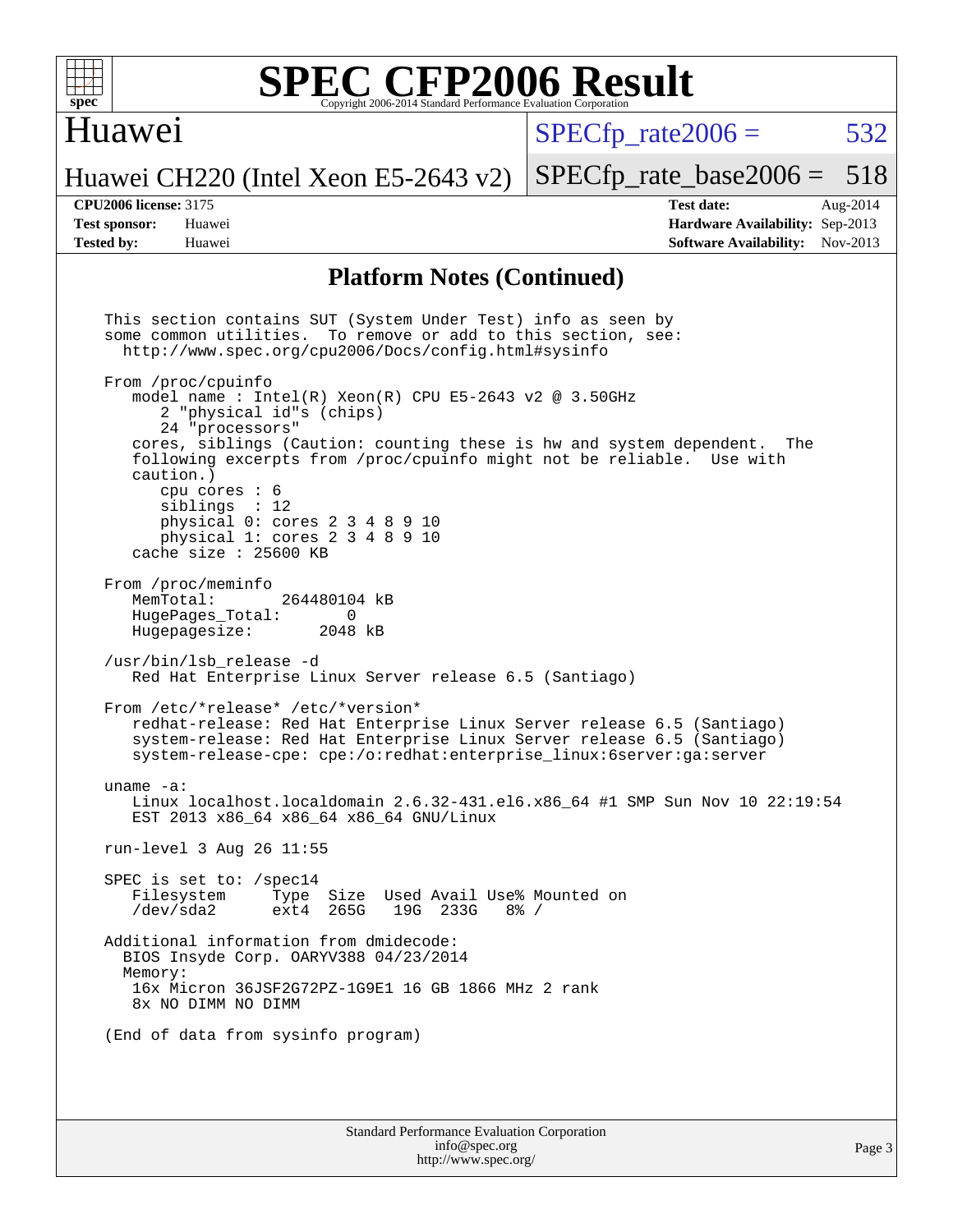

#### Huawei

 $SPECTp\_rate2006 = 532$ 

Huawei CH220 (Intel Xeon E5-2643 v2)

**[Tested by:](http://www.spec.org/auto/cpu2006/Docs/result-fields.html#Testedby)** Huawei **[Software Availability:](http://www.spec.org/auto/cpu2006/Docs/result-fields.html#SoftwareAvailability)** Nov-2013

[SPECfp\\_rate\\_base2006 =](http://www.spec.org/auto/cpu2006/Docs/result-fields.html#SPECfpratebase2006) 518 **[CPU2006 license:](http://www.spec.org/auto/cpu2006/Docs/result-fields.html#CPU2006license)** 3175 **[Test date:](http://www.spec.org/auto/cpu2006/Docs/result-fields.html#Testdate)** Aug-2014 **[Test sponsor:](http://www.spec.org/auto/cpu2006/Docs/result-fields.html#Testsponsor)** Huawei **[Hardware Availability:](http://www.spec.org/auto/cpu2006/Docs/result-fields.html#HardwareAvailability)** Sep-2013

#### **[General Notes](http://www.spec.org/auto/cpu2006/Docs/result-fields.html#GeneralNotes)**

Environment variables set by runspec before the start of the run: LD LIBRARY PATH = "/spec14/libs/32:/spec14/libs/64:/spec14/sh"

 Binaries compiled on a system with 1x Core i7-860 CPU + 8GB memory using RedHat EL 6.4 Transparent Huge Pages enabled with: echo always > /sys/kernel/mm/redhat\_transparent\_hugepage/enabled Filesystem page cache cleared with: echo 1> /proc/sys/vm/drop\_caches runspec command invoked through numactl i.e.: numactl --interleave=all runspec <etc>

**[Base Compiler Invocation](http://www.spec.org/auto/cpu2006/Docs/result-fields.html#BaseCompilerInvocation)**

[C benchmarks](http://www.spec.org/auto/cpu2006/Docs/result-fields.html#Cbenchmarks):  $\text{icc}$   $-\text{m64}$ 

[C++ benchmarks:](http://www.spec.org/auto/cpu2006/Docs/result-fields.html#CXXbenchmarks) [icpc -m64](http://www.spec.org/cpu2006/results/res2014q3/cpu2006-20140902-31144.flags.html#user_CXXbase_intel_icpc_64bit_bedb90c1146cab66620883ef4f41a67e)

[Fortran benchmarks](http://www.spec.org/auto/cpu2006/Docs/result-fields.html#Fortranbenchmarks): [ifort -m64](http://www.spec.org/cpu2006/results/res2014q3/cpu2006-20140902-31144.flags.html#user_FCbase_intel_ifort_64bit_ee9d0fb25645d0210d97eb0527dcc06e)

[Benchmarks using both Fortran and C](http://www.spec.org/auto/cpu2006/Docs/result-fields.html#BenchmarksusingbothFortranandC): [icc -m64](http://www.spec.org/cpu2006/results/res2014q3/cpu2006-20140902-31144.flags.html#user_CC_FCbase_intel_icc_64bit_0b7121f5ab7cfabee23d88897260401c) [ifort -m64](http://www.spec.org/cpu2006/results/res2014q3/cpu2006-20140902-31144.flags.html#user_CC_FCbase_intel_ifort_64bit_ee9d0fb25645d0210d97eb0527dcc06e)

### **[Base Portability Flags](http://www.spec.org/auto/cpu2006/Docs/result-fields.html#BasePortabilityFlags)**

| 410.bwaves: -DSPEC CPU LP64                 |                                                                |
|---------------------------------------------|----------------------------------------------------------------|
| 416.gamess: -DSPEC_CPU_LP64                 |                                                                |
| 433.milc: -DSPEC CPU LP64                   |                                                                |
| 434.zeusmp: - DSPEC_CPU_LP64                |                                                                |
| 435.gromacs: -DSPEC_CPU_LP64 -nofor_main    |                                                                |
| 436.cactusADM: -DSPEC CPU LP64 -nofor main  |                                                                |
| 437.leslie3d: -DSPEC CPU LP64               |                                                                |
| 444.namd: -DSPEC CPU LP64                   |                                                                |
| 447.dealII: -DSPEC_CPU LP64                 |                                                                |
| 450.soplex: -DSPEC_CPU_LP64                 |                                                                |
| 453.povray: -DSPEC CPU LP64                 |                                                                |
| 454.calculix: - DSPEC CPU LP64 - nofor main |                                                                |
| 459. GemsFDTD: - DSPEC CPU LP64             |                                                                |
| 465.tonto: - DSPEC CPU LP64                 |                                                                |
| 470.1bm: - DSPEC CPU LP64                   |                                                                |
|                                             | 481.wrf: -DSPEC CPU_LP64 -DSPEC_CPU_CASE_FLAG -DSPEC_CPU_LINUX |
| 482.sphinx3: -DSPEC CPU LP64                |                                                                |
|                                             |                                                                |

| <b>Standard Performance Evaluation Corporation</b> |
|----------------------------------------------------|
| info@spec.org                                      |
| http://www.spec.org/                               |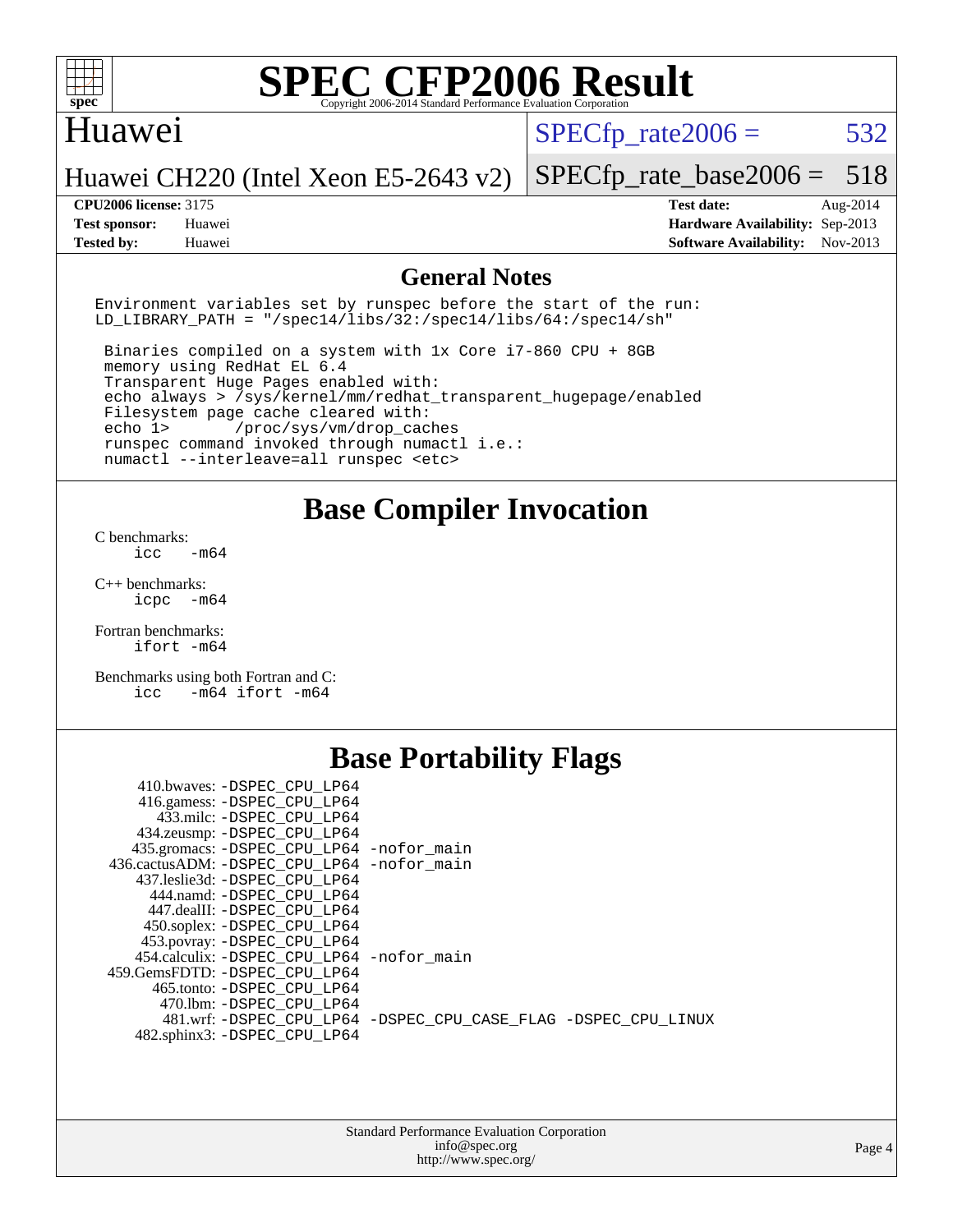

### Huawei

 $SPECTp\_rate2006 = 532$ 

[SPECfp\\_rate\\_base2006 =](http://www.spec.org/auto/cpu2006/Docs/result-fields.html#SPECfpratebase2006) 518

Huawei CH220 (Intel Xeon E5-2643 v2)

**[Tested by:](http://www.spec.org/auto/cpu2006/Docs/result-fields.html#Testedby)** Huawei **[Software Availability:](http://www.spec.org/auto/cpu2006/Docs/result-fields.html#SoftwareAvailability)** Nov-2013

**[CPU2006 license:](http://www.spec.org/auto/cpu2006/Docs/result-fields.html#CPU2006license)** 3175 **[Test date:](http://www.spec.org/auto/cpu2006/Docs/result-fields.html#Testdate)** Aug-2014 **[Test sponsor:](http://www.spec.org/auto/cpu2006/Docs/result-fields.html#Testsponsor)** Huawei **[Hardware Availability:](http://www.spec.org/auto/cpu2006/Docs/result-fields.html#HardwareAvailability)** Sep-2013

## **[Base Optimization Flags](http://www.spec.org/auto/cpu2006/Docs/result-fields.html#BaseOptimizationFlags)**

[C benchmarks](http://www.spec.org/auto/cpu2006/Docs/result-fields.html#Cbenchmarks):

[-xAVX](http://www.spec.org/cpu2006/results/res2014q3/cpu2006-20140902-31144.flags.html#user_CCbase_f-xAVX) [-ipo](http://www.spec.org/cpu2006/results/res2014q3/cpu2006-20140902-31144.flags.html#user_CCbase_f-ipo) [-O3](http://www.spec.org/cpu2006/results/res2014q3/cpu2006-20140902-31144.flags.html#user_CCbase_f-O3) [-no-prec-div](http://www.spec.org/cpu2006/results/res2014q3/cpu2006-20140902-31144.flags.html#user_CCbase_f-no-prec-div) [-opt-prefetch](http://www.spec.org/cpu2006/results/res2014q3/cpu2006-20140902-31144.flags.html#user_CCbase_f-opt-prefetch) [-auto-p32](http://www.spec.org/cpu2006/results/res2014q3/cpu2006-20140902-31144.flags.html#user_CCbase_f-auto-p32) [-ansi-alias](http://www.spec.org/cpu2006/results/res2014q3/cpu2006-20140902-31144.flags.html#user_CCbase_f-ansi-alias) [-opt-mem-layout-trans=3](http://www.spec.org/cpu2006/results/res2014q3/cpu2006-20140902-31144.flags.html#user_CCbase_f-opt-mem-layout-trans_a7b82ad4bd7abf52556d4961a2ae94d5)

[C++ benchmarks:](http://www.spec.org/auto/cpu2006/Docs/result-fields.html#CXXbenchmarks)

[-xAVX](http://www.spec.org/cpu2006/results/res2014q3/cpu2006-20140902-31144.flags.html#user_CXXbase_f-xAVX) [-ipo](http://www.spec.org/cpu2006/results/res2014q3/cpu2006-20140902-31144.flags.html#user_CXXbase_f-ipo) [-O3](http://www.spec.org/cpu2006/results/res2014q3/cpu2006-20140902-31144.flags.html#user_CXXbase_f-O3) [-no-prec-div](http://www.spec.org/cpu2006/results/res2014q3/cpu2006-20140902-31144.flags.html#user_CXXbase_f-no-prec-div) [-opt-prefetch](http://www.spec.org/cpu2006/results/res2014q3/cpu2006-20140902-31144.flags.html#user_CXXbase_f-opt-prefetch) [-auto-p32](http://www.spec.org/cpu2006/results/res2014q3/cpu2006-20140902-31144.flags.html#user_CXXbase_f-auto-p32) [-ansi-alias](http://www.spec.org/cpu2006/results/res2014q3/cpu2006-20140902-31144.flags.html#user_CXXbase_f-ansi-alias) [-opt-mem-layout-trans=3](http://www.spec.org/cpu2006/results/res2014q3/cpu2006-20140902-31144.flags.html#user_CXXbase_f-opt-mem-layout-trans_a7b82ad4bd7abf52556d4961a2ae94d5)

[Fortran benchmarks](http://www.spec.org/auto/cpu2006/Docs/result-fields.html#Fortranbenchmarks): [-xAVX](http://www.spec.org/cpu2006/results/res2014q3/cpu2006-20140902-31144.flags.html#user_FCbase_f-xAVX) [-ipo](http://www.spec.org/cpu2006/results/res2014q3/cpu2006-20140902-31144.flags.html#user_FCbase_f-ipo) [-O3](http://www.spec.org/cpu2006/results/res2014q3/cpu2006-20140902-31144.flags.html#user_FCbase_f-O3) [-no-prec-div](http://www.spec.org/cpu2006/results/res2014q3/cpu2006-20140902-31144.flags.html#user_FCbase_f-no-prec-div) [-opt-prefetch](http://www.spec.org/cpu2006/results/res2014q3/cpu2006-20140902-31144.flags.html#user_FCbase_f-opt-prefetch)

[Benchmarks using both Fortran and C](http://www.spec.org/auto/cpu2006/Docs/result-fields.html#BenchmarksusingbothFortranandC):

[-xAVX](http://www.spec.org/cpu2006/results/res2014q3/cpu2006-20140902-31144.flags.html#user_CC_FCbase_f-xAVX) [-ipo](http://www.spec.org/cpu2006/results/res2014q3/cpu2006-20140902-31144.flags.html#user_CC_FCbase_f-ipo) [-O3](http://www.spec.org/cpu2006/results/res2014q3/cpu2006-20140902-31144.flags.html#user_CC_FCbase_f-O3) [-no-prec-div](http://www.spec.org/cpu2006/results/res2014q3/cpu2006-20140902-31144.flags.html#user_CC_FCbase_f-no-prec-div) [-opt-prefetch](http://www.spec.org/cpu2006/results/res2014q3/cpu2006-20140902-31144.flags.html#user_CC_FCbase_f-opt-prefetch) [-auto-p32](http://www.spec.org/cpu2006/results/res2014q3/cpu2006-20140902-31144.flags.html#user_CC_FCbase_f-auto-p32) [-ansi-alias](http://www.spec.org/cpu2006/results/res2014q3/cpu2006-20140902-31144.flags.html#user_CC_FCbase_f-ansi-alias) [-opt-mem-layout-trans=3](http://www.spec.org/cpu2006/results/res2014q3/cpu2006-20140902-31144.flags.html#user_CC_FCbase_f-opt-mem-layout-trans_a7b82ad4bd7abf52556d4961a2ae94d5)

## **[Peak Compiler Invocation](http://www.spec.org/auto/cpu2006/Docs/result-fields.html#PeakCompilerInvocation)**

[C benchmarks](http://www.spec.org/auto/cpu2006/Docs/result-fields.html#Cbenchmarks):  $icc$   $-m64$ 

[C++ benchmarks \(except as noted below\):](http://www.spec.org/auto/cpu2006/Docs/result-fields.html#CXXbenchmarksexceptasnotedbelow) [icpc -m64](http://www.spec.org/cpu2006/results/res2014q3/cpu2006-20140902-31144.flags.html#user_CXXpeak_intel_icpc_64bit_bedb90c1146cab66620883ef4f41a67e)

450.soplex: [icpc -m32](http://www.spec.org/cpu2006/results/res2014q3/cpu2006-20140902-31144.flags.html#user_peakCXXLD450_soplex_intel_icpc_4e5a5ef1a53fd332b3c49e69c3330699)

[Fortran benchmarks](http://www.spec.org/auto/cpu2006/Docs/result-fields.html#Fortranbenchmarks): [ifort -m64](http://www.spec.org/cpu2006/results/res2014q3/cpu2006-20140902-31144.flags.html#user_FCpeak_intel_ifort_64bit_ee9d0fb25645d0210d97eb0527dcc06e)

[Benchmarks using both Fortran and C](http://www.spec.org/auto/cpu2006/Docs/result-fields.html#BenchmarksusingbothFortranandC):<br>icc -m64 ifort -m64  $-m64$  ifort  $-m64$ 

## **[Peak Portability Flags](http://www.spec.org/auto/cpu2006/Docs/result-fields.html#PeakPortabilityFlags)**

| 410.bwaves: - DSPEC CPU LP64                |  |
|---------------------------------------------|--|
| 416.gamess: -DSPEC_CPU_LP64                 |  |
| 433.milc: - DSPEC_CPU LP64                  |  |
| 434.zeusmp: -DSPEC_CPU_LP64                 |  |
| 435.gromacs: -DSPEC_CPU_LP64 -nofor_main    |  |
| 436.cactusADM: -DSPEC CPU LP64 -nofor main  |  |
| 437.leslie3d: -DSPEC CPU LP64               |  |
| 444.namd: - DSPEC CPU LP64                  |  |
| 447.dealII: -DSPEC CPU LP64                 |  |
| 453.povray: -DSPEC_CPU_LP64                 |  |
| 454.calculix: - DSPEC CPU LP64 - nofor main |  |
| 459.GemsFDTD: - DSPEC_CPU_LP64              |  |

Continued on next page

Standard Performance Evaluation Corporation [info@spec.org](mailto:info@spec.org) <http://www.spec.org/>

Page 5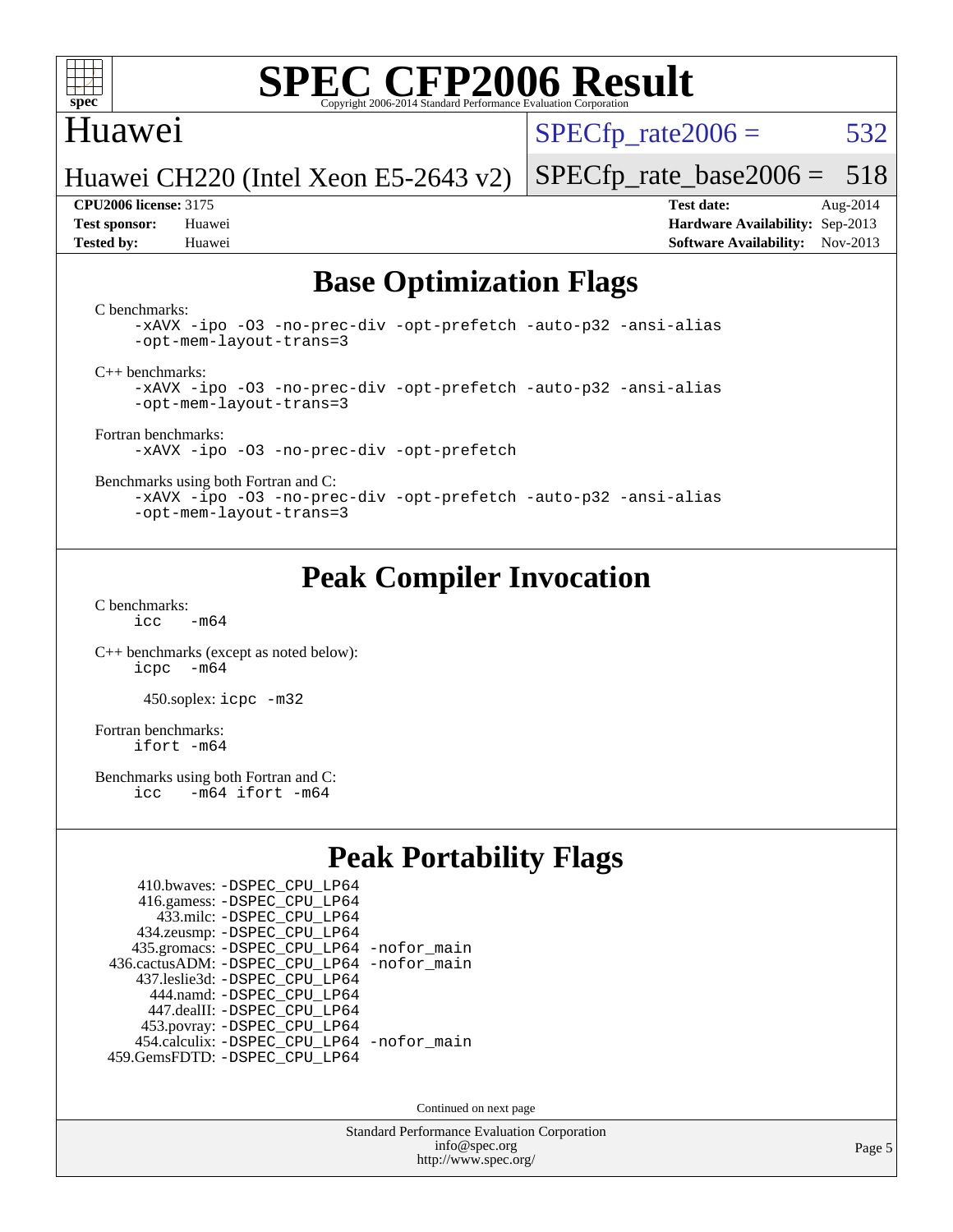

### Huawei

 $SPECTp\_rate2006 = 532$ 

Huawei CH220 (Intel Xeon E5-2643 v2)

[SPECfp\\_rate\\_base2006 =](http://www.spec.org/auto/cpu2006/Docs/result-fields.html#SPECfpratebase2006) 518

**[CPU2006 license:](http://www.spec.org/auto/cpu2006/Docs/result-fields.html#CPU2006license)** 3175 **[Test date:](http://www.spec.org/auto/cpu2006/Docs/result-fields.html#Testdate)** Aug-2014 **[Test sponsor:](http://www.spec.org/auto/cpu2006/Docs/result-fields.html#Testsponsor)** Huawei **[Hardware Availability:](http://www.spec.org/auto/cpu2006/Docs/result-fields.html#HardwareAvailability)** Sep-2013 **[Tested by:](http://www.spec.org/auto/cpu2006/Docs/result-fields.html#Testedby)** Huawei **[Software Availability:](http://www.spec.org/auto/cpu2006/Docs/result-fields.html#SoftwareAvailability)** Nov-2013

## **[Peak Portability Flags \(Continued\)](http://www.spec.org/auto/cpu2006/Docs/result-fields.html#PeakPortabilityFlags)**

 465.tonto: [-DSPEC\\_CPU\\_LP64](http://www.spec.org/cpu2006/results/res2014q3/cpu2006-20140902-31144.flags.html#suite_peakPORTABILITY465_tonto_DSPEC_CPU_LP64) 470.lbm: [-DSPEC\\_CPU\\_LP64](http://www.spec.org/cpu2006/results/res2014q3/cpu2006-20140902-31144.flags.html#suite_peakPORTABILITY470_lbm_DSPEC_CPU_LP64) 482.sphinx3: [-DSPEC\\_CPU\\_LP64](http://www.spec.org/cpu2006/results/res2014q3/cpu2006-20140902-31144.flags.html#suite_peakPORTABILITY482_sphinx3_DSPEC_CPU_LP64)

481.wrf: [-DSPEC\\_CPU\\_LP64](http://www.spec.org/cpu2006/results/res2014q3/cpu2006-20140902-31144.flags.html#suite_peakPORTABILITY481_wrf_DSPEC_CPU_LP64) [-DSPEC\\_CPU\\_CASE\\_FLAG](http://www.spec.org/cpu2006/results/res2014q3/cpu2006-20140902-31144.flags.html#b481.wrf_peakCPORTABILITY_DSPEC_CPU_CASE_FLAG) [-DSPEC\\_CPU\\_LINUX](http://www.spec.org/cpu2006/results/res2014q3/cpu2006-20140902-31144.flags.html#b481.wrf_peakCPORTABILITY_DSPEC_CPU_LINUX)

## **[Peak Optimization Flags](http://www.spec.org/auto/cpu2006/Docs/result-fields.html#PeakOptimizationFlags)**

[C benchmarks](http://www.spec.org/auto/cpu2006/Docs/result-fields.html#Cbenchmarks):

 433.milc: [-xAVX](http://www.spec.org/cpu2006/results/res2014q3/cpu2006-20140902-31144.flags.html#user_peakPASS2_CFLAGSPASS2_LDFLAGS433_milc_f-xAVX)(pass 2) [-prof-gen](http://www.spec.org/cpu2006/results/res2014q3/cpu2006-20140902-31144.flags.html#user_peakPASS1_CFLAGSPASS1_LDFLAGS433_milc_prof_gen_e43856698f6ca7b7e442dfd80e94a8fc)(pass 1) [-ipo](http://www.spec.org/cpu2006/results/res2014q3/cpu2006-20140902-31144.flags.html#user_peakPASS2_CFLAGSPASS2_LDFLAGS433_milc_f-ipo)(pass 2) [-O3](http://www.spec.org/cpu2006/results/res2014q3/cpu2006-20140902-31144.flags.html#user_peakPASS2_CFLAGSPASS2_LDFLAGS433_milc_f-O3)(pass 2) [-no-prec-div](http://www.spec.org/cpu2006/results/res2014q3/cpu2006-20140902-31144.flags.html#user_peakPASS2_CFLAGSPASS2_LDFLAGS433_milc_f-no-prec-div)(pass 2) [-opt-mem-layout-trans=3](http://www.spec.org/cpu2006/results/res2014q3/cpu2006-20140902-31144.flags.html#user_peakPASS2_CFLAGS433_milc_f-opt-mem-layout-trans_a7b82ad4bd7abf52556d4961a2ae94d5)(pass 2) [-prof-use](http://www.spec.org/cpu2006/results/res2014q3/cpu2006-20140902-31144.flags.html#user_peakPASS2_CFLAGSPASS2_LDFLAGS433_milc_prof_use_bccf7792157ff70d64e32fe3e1250b55)(pass 2) [-auto-ilp32](http://www.spec.org/cpu2006/results/res2014q3/cpu2006-20140902-31144.flags.html#user_peakCOPTIMIZE433_milc_f-auto-ilp32)

 $470$ .lbm: basepeak = yes

 $482$ .sphinx3: basepeak = yes

#### [C++ benchmarks:](http://www.spec.org/auto/cpu2006/Docs/result-fields.html#CXXbenchmarks)

444.namd: basepeak = yes

447.dealII: basepeak = yes

```
 450.soplex: -xAVX(pass 2) -prof-gen(pass 1) -ipo(pass 2) -O3(pass 2)
         -no-prec-div(pass 2) -opt-mem-layout-trans=3(pass 2)
         -prof-use(pass 2) -opt-malloc-options=3
```

```
 453.povray: -xAVX(pass 2) -prof-gen(pass 1) -ipo(pass 2) -O3(pass 2)
          -no-prec-div(pass 2) -opt-mem-layout-trans=3(pass 2)
          -prof-use(pass 2) -unroll4 -ansi-alias
```
[Fortran benchmarks](http://www.spec.org/auto/cpu2006/Docs/result-fields.html#Fortranbenchmarks):

```
410.bwaves: basepeak = yes 416.gamess: -xAVX(pass 2) -prof-gen(pass 1) -ipo(pass 2) -O3(pass 2)
              -no-prec-div(pass 2) -prof-use(pass 2) -unroll2
              -inline-level=0 -scalar-rep-
    434.zeusmp: basepeak = yes
    437.leslie3d: -xAVX -ipo -O3 -no-prec-div -opt-prefetch
459.GemsFDTD: basepeak = yes 465.tonto: -xAVX(pass 2) -prof-gen(pass 1) -ipo(pass 2) -O3(pass 2)
              -no-prec-div(pass 2) -prof-use(pass 2) -unroll4 -auto
              -inline-calloc -opt-malloc-options=3
                                      Continued on next page
```
Standard Performance Evaluation Corporation [info@spec.org](mailto:info@spec.org) <http://www.spec.org/>